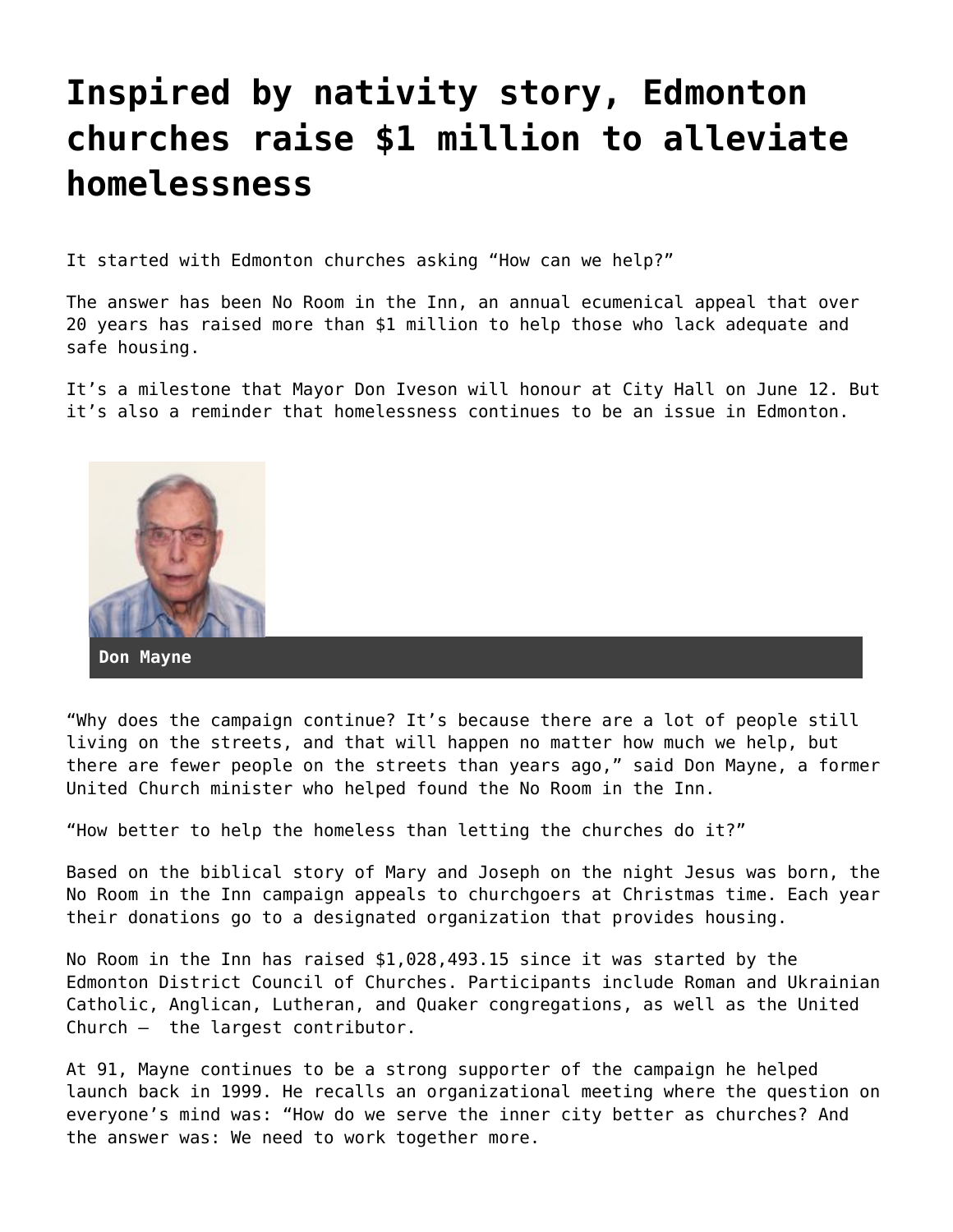"It's work that was very much needed," Mayne said. "A lot of people wanted to support the work of churches to help the homeless, but they didn't know how or where to do it."

Twenty years later, the No Room in the Inn campaign is still strong – and very much needed.

An estimated 1,720 people experience chronic homelessness in the city, [according to a 2018 report](http://homewardtrust.ca/wp-content/uploads/2018/12/2018-Community-Update-Booklet.pdf) by Homeward Trust Edmonton, As well, more than 22,000 households spend more than 50 per cent of their income on rent, and over 6,000 households are on the waitlist for social housing.

In the Archdiocese of Edmonton, a letter is sent to parishes each year encouraging support of the No Room in the Inn campaign. The Archdiocese has been a member of the Edmonton District Council of Churches for more than 60 years, and helped start No Room in the Inn.

Donations have varied each year from a low of \$18,356.21 in 2002 to a high of \$79,540.35 in 2011.

This year's recipient of the No Room in the Inn funds will be Seniors Association of Greater Edmonton, which will use the money to address homelessness among the elderly.

Past recipients include Hope Mission, L'Arche Association of Edmonton, Wings of Providence – a shelter for women – and in 2018, Youth Empowerment and Support Services.

It was the first time the campaign directly targeted homeless youth. Its \$42,186.36 donation will cover most of the renovation costs for one washroom at the YESS facility on Whyte Avenue. Program director Jessica Day said their washrooms are being renovated to make them safe and reduce harm to clients, 40 per cent of whom identify as lesbian, gay, bisexual or two-spirited.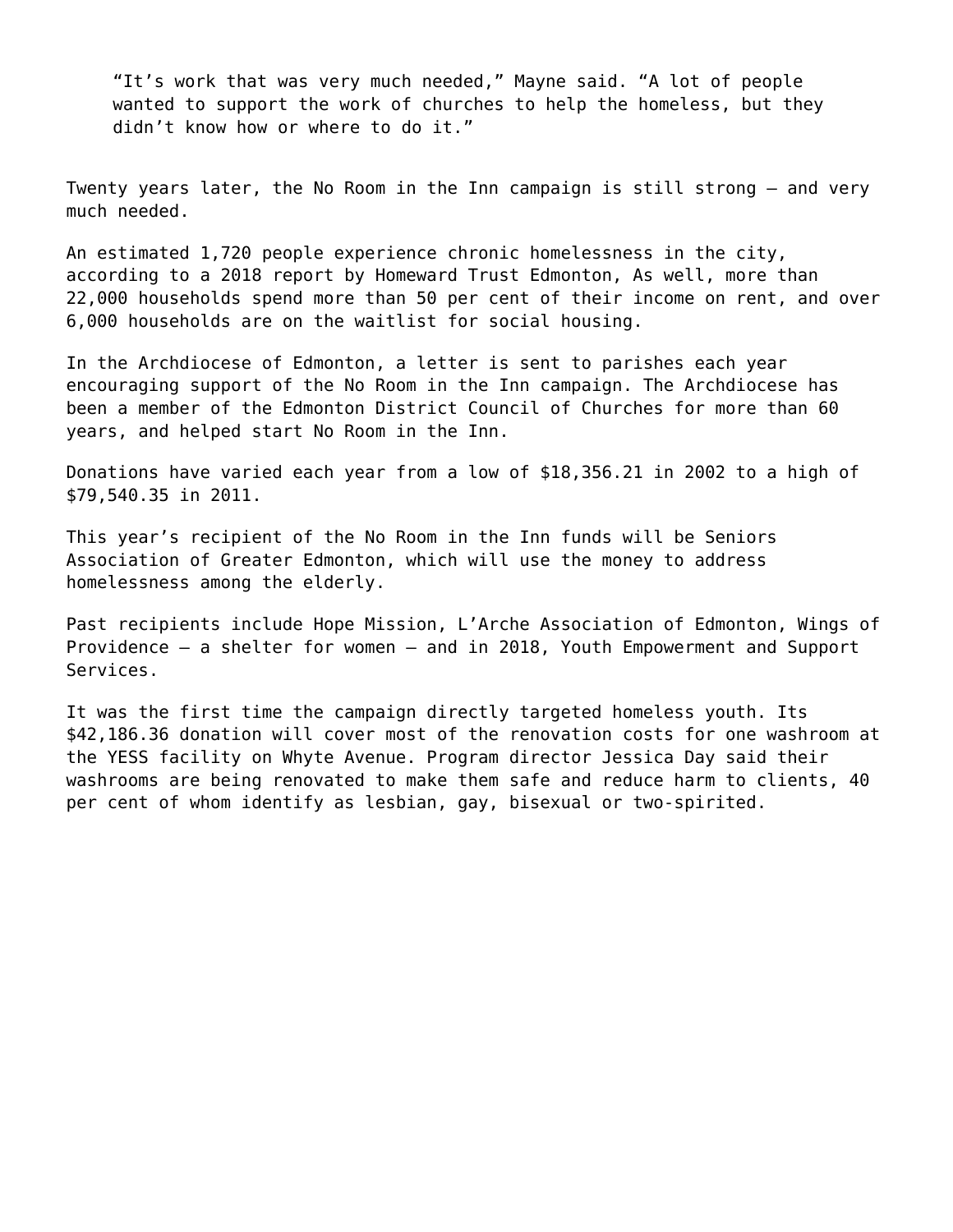

**In 2018, \$42,186 from No Room in the Inn allowed YESS to support badly needed dormitories for homeless youth.**No Room in the Inn

The donation was particularly meaningful, she said, because homeless youth often have a complicated relationship with religion – some are experiencing homelessness because of religion while others are leaving behind the support of a faith community.

"I don't think you will ever eliminate youth homelessness," Day said. "But what we can do is provide safe accommodation faster and more effectively, so the time they are experiencing homelessness is as short as possible."

Julien Hammond, chairman of the No Room in the Inn committee for the Archdiocese of Edmonton, added: "It's absolutely an area of underrated, but also chronic, concern in the Edmonton area."

Homeward Trust Edmonton has conservatively identified 180 youth who are homeless, but those are only those whose names are on the city's By Name List, a registry of homeless people. That's not surprising to those who see the homeless, and youth in particular, every day.

Hammond said the campaign members are in "complete and utter awe" that they have been able to raise more than a million dollars with little infrastructure – the campaign is based largely on volunteers.

Last year, contributions were made by several Catholic parishes in Edmonton, the Catholic Women's League, a number of religious orders, individuals, and staff of the Archdiocese, who gave \$1,000 in cash and filled 80 backpacks with toiletries and other supplies for homeless youth.

The twin parishes of [St. Alphonsus and St. Clare](https://www.stal-stclare.caedm.ca/), located in Edmonton's inner city, are among the largest contributors. At St. Alphonsus, a second collection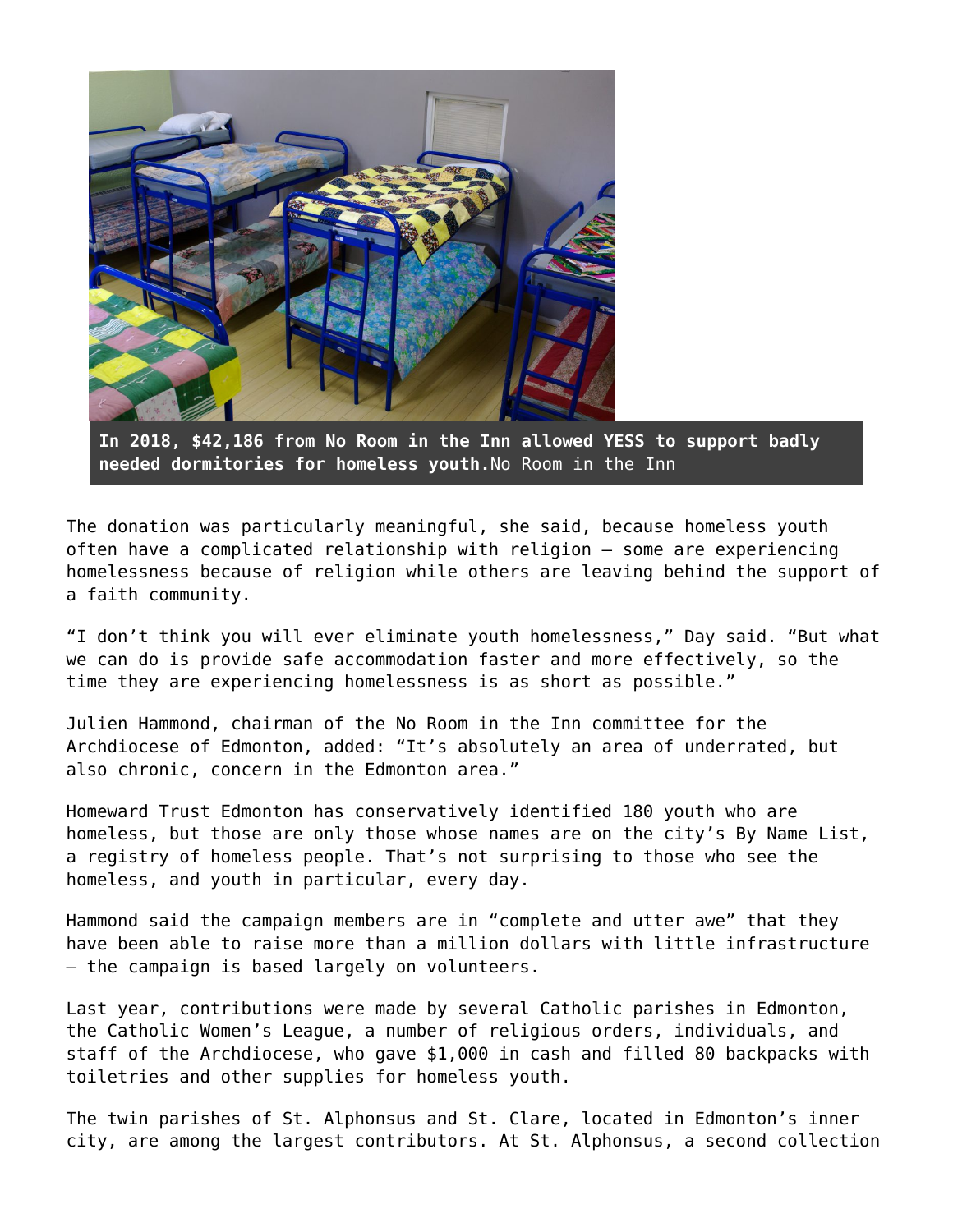on Christmas Eve is specifically for No Room in the Inn. The parishes donated \$1,285.40 last year, helping the campaign surpass the million-dollar mark.

"I'm elated because it's always good that we are caring for the homeless, but it's sad that it's an issue in a First World country," said Rev. Glenn McDonald, the associate pastor at St. Alphonsus and St. Clare. "Jesus said the homeless will always be with us, but that's not an excuse to do nothing."



**Urban Manor received \$40,292 from No Room in the Inn to help house and assist people living with mental challenges and substance abuse isues.**No Room in the Inn

McDonald described homelessness as a symptom of larger social issues – income inequality, inadequate health care, mental illness, for example – that society needs to keep pushing to address. He noted that often homelessness is not easily visible, especially among youth.

"It's a reality living on 118th Avenue, but there's homeless at the university – students struggling to find a place to stay and to pay for food while they go to school," McDonald said. "It's a catch-22. You go to university to get out of poverty, but how do you pay for it?"

Asked about the future of the No Room in the Inn campaign, Hammond said "it's not the dollar amount that matters ecumenically for us. It's that we are working together, in some measure to address – if not eliminate – homelessness in this city. That will continue. Yes, we'll keep driving to another million dollars. Why not?"

The money raised in 2018 will help pay for a \$220,000 renovation of the four